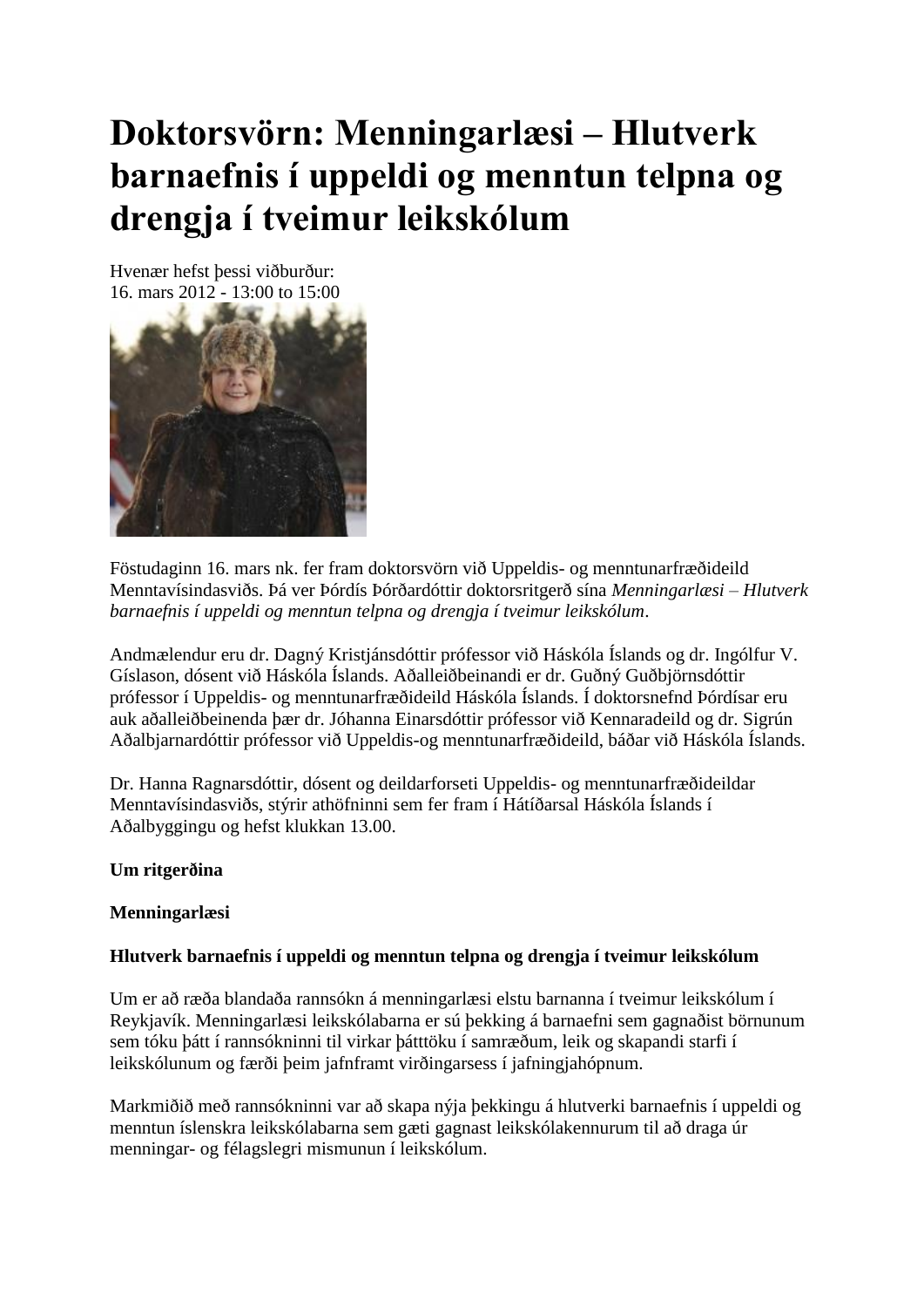Fræðilegur rammi byggist á *iðjukenningu* Pierre Bourdieu um það hvernig beiting þekkingar á vettvangi ræðst af leikreglum og veruháttum sem hrinda af stað iðju, og hugtakinu *virðingarsess* í skilningi Beverly Skeggs sem skýrir hvernig viðurkennd iðja skapar virðingarsess.

Niðurstöður benda m.a. til. að um 70% þeirra 68 barna sem ræddu barnaefni í viðtölum og samræðustundum búi yfir afburða eða góðri þekkingu á helstu tegundum barnaefnis. Þau lýstu söguþræði, útliti, eiginleikum, hneigðum, aðstæðum og tengslum sögupersóna. Sígilt barnaefni, að íslenskum þjóðsögum meðtöldum, virtist skapa tækifæri til að öðlast skilning á gildum og siðum eins og til dæmis samkennd, réttlátri málsmeðferð, rétti til að fylgja sannfæringu sinni og nauðsyn þess að fylgja almennum umgengnisreglum. Fjölþjóðlegt afþreyingarefni fyrir börn reyndist hinsvegar uppspretta staðalmynda sem börnin notuðu til að skipa einstaklingum í flokka sem birtist meðal annars í því að börn af íslenskum uppruna útilokuðu börn af erlendum uppruna í samræðum um íslenskar þjóðsögur. Þekking barna af erlendum uppruna virtist þögguð þegar þau vísuðu til upplifana sem stóðu utan við daglega reynslu barna af íslenskum uppruna af íslenskri menningu.

Barnabækur, mynddiskar og tölvuleikir voru algeng á heimilum barna og börnin vörðu lengri tíma í áhorf en að hlusta á upplestur úr bókum en skemmstum tíma í tölvur. Notkun heimilanna á barnaefni réðst helst af kyni barna. Skipta mátti vali foreldra á barnaefni í fimm klasa eftir vali þeirra á barnaefni. Klasarnir gáfu til kynna mismunandi veruhætti í fjölskyldunum en þeir birtust þvert á menntun foreldranna.

Þekking á barnaefni sem staðfest var af jafningjahópnum færði börnunum sem yfir henni réðu virðingarsess sem telst vera mælikvarði á menningarlæsi þeirra. Gagnlegasta þekkingin sem börnin beittu í leik tengdist aðgengi þeirra að afþreyingarefni heima fyrir og möguleikum sem sköpuðust til að vinna úr henni í leikskólunum.

Beiting þekkingarinnar virtist lituð af staðalmynduðum væntingum barnanna um hegðun kynjanna en þær virtust ráða hvernig þau flokkuðu barnaefni í telpu- og drengjaefni. Kennarar lýstu eiginleikum barnanna, í samræmi við þann virðingarsess sem þau öðluðust vegna staðfestinga jafningjahópsins á þekkingu þeirra á barnaefni. Fram kom að sum börn voru fær um að efast um réttmæti viðtekinna venja eins og staðalmynda kynjanna ef tækifæri gáfust. Rannsóknin getur haft gildi fyrir lýðræðisleg samskipti í leikskólum, hlutverk barnaefnis í uppeldi og menntun ungra barna, fyrir fagmennsku og uppeldissýn leikskólakennara, framtíðarsýn stefnumótenda og rannsóknir á sviðinu.

Rannsóknin var styrkt af Rannís, Rannsóknarstofnun Kennaraháskóla Íslands og Norrænu ráðherranefndinni.

## **Um doktorsefnið**

Þórdís Þórðardóttir er fædd í Reykjavík 1951. Hún lauk prófi frá Fósturskóla Íslands 1974, stúdentsprófi frá Fjölbrautarskólanum í Breiðholti 1986, diplóma í stjórnun og skipulagningu menntastofnana frá Social Pædagogiske Højskole í Kaupmannahöfn 1989, BA-prófi í uppeldis- og menntunarfræði frá Háskóla Íslands 1993, prófi til kennsluréttinda frá Háskóla Íslands 1995 og M.Ed.-prófi frá Kennaraháskóla Íslands 2000. Þórdís hóf nám til doktorsgráðu við Félagsvísindadeild Háskóla Íslands árið 2004.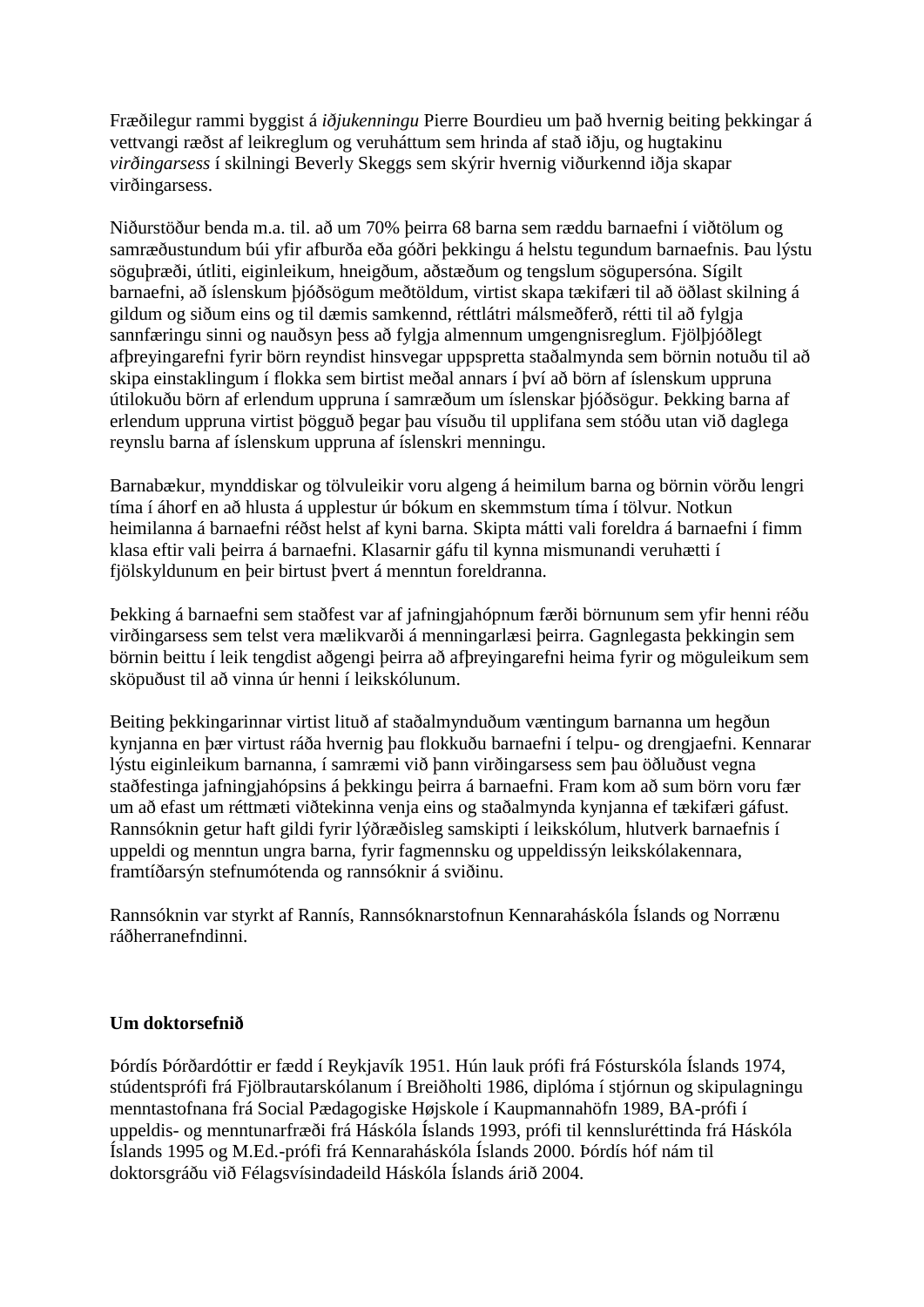Þórdís hefur sinnt ýmsum störfum innan menntakerfisins, t.d. kennt á öllum fjórum skólastigunum, verið leikskólastjóri og sinnt sérstökum stjórnunarverkefnum fyrir leikskólasvið Reykjavíkur. Hún kenndi við Fósturskóla Íslands frá 1995 og við Kennaraháskóla Íslands eftir 1998 þegar skólarnir sameinust. Þórdís varð lektor við þá stofnun og Menntavísindasvið Háskóla Íslands frá sameiningu háskólanna.

Þórdís tók þátt í rannsókninni *Raddir barna* á vegum RannUng, Rannsóknarstofu í menntun ungra barna. Hún var ábyrgðarmaður rannsóknarhóps um kynjafræði í KHÍ og aðili að rannsóknarhópi um fjölmenningu KHÍ og ein af þremur ritstýrum bókarinnar Kynjamyndir í skólastarfi (2005).

Þórdís á þrjú börn; Ragnhildi, Guðrúnu Helgu og Þórð Albert og tvö barnabörn Þór Jökul og Þórdísi Tinnu.

### **Cultural literacy The role of children's literature and popular culture in early childhood education**

This mixed method study, examined the cultural literacy of four and five year-old children at two preschools in Reykjavik. The research design included mixed methods. Preschool children's cultural literacy is defined as the knowledge of children's literature and popular culture which enables children to actively participate in conversation, play and creative work at preschool. The aim of the study was to create new knowledge of how children's literature and popular culture can serve as resources for preschool teachers who want to emphasise equality and reduce cultural and social discrimination in preschools.

 The theoretical framework has its roots in Pierre Bourdieu's theory of practice and Beverly Skeggs' concept of respectability, which is based on how legitimate knowledge is established by legitimated rules in a field; together with habitus, these rules trigger respectable practice.

 The findings indicate that 70 per cent of the 68 children participating in interviews and discussion lessons had good or outstanding knowledge of common children's literature and popular culture. The children described the story lines and the appearance, attributes, dispositions, situations and relations of the story characters and compared the content of the stories to their own experiences. Classical children's literature appeared to be a useful way of picking up values and cultural practices, such as empathy, even-handed treatment, the right to follow one's persuasion, and practical rules of orderliness. Popular culture was found to be a source for stereotypes, used for ranking people into categories. Icelandic folktales seemed to actuate children, with Icelandic background, to learn about nationality and circumstances in "olden-day Iceland", while children with other ethnic background were uninterested and silenced when connecting their knowledge to experiences outside the Icelandic cultural traditions.

 The consumption patterns of children's literature and popular culture in children's homes indicate that children's literature, DVDs and computer games were common in the homes, and that the parents' choices of these materials appeared to be linked to children's gender. The parents' taste in children's literature and popular culture was grouped according to a hierarchical cluster analysis into five clusters. These different clusters could be clues to different family habitus across the mothers' education.